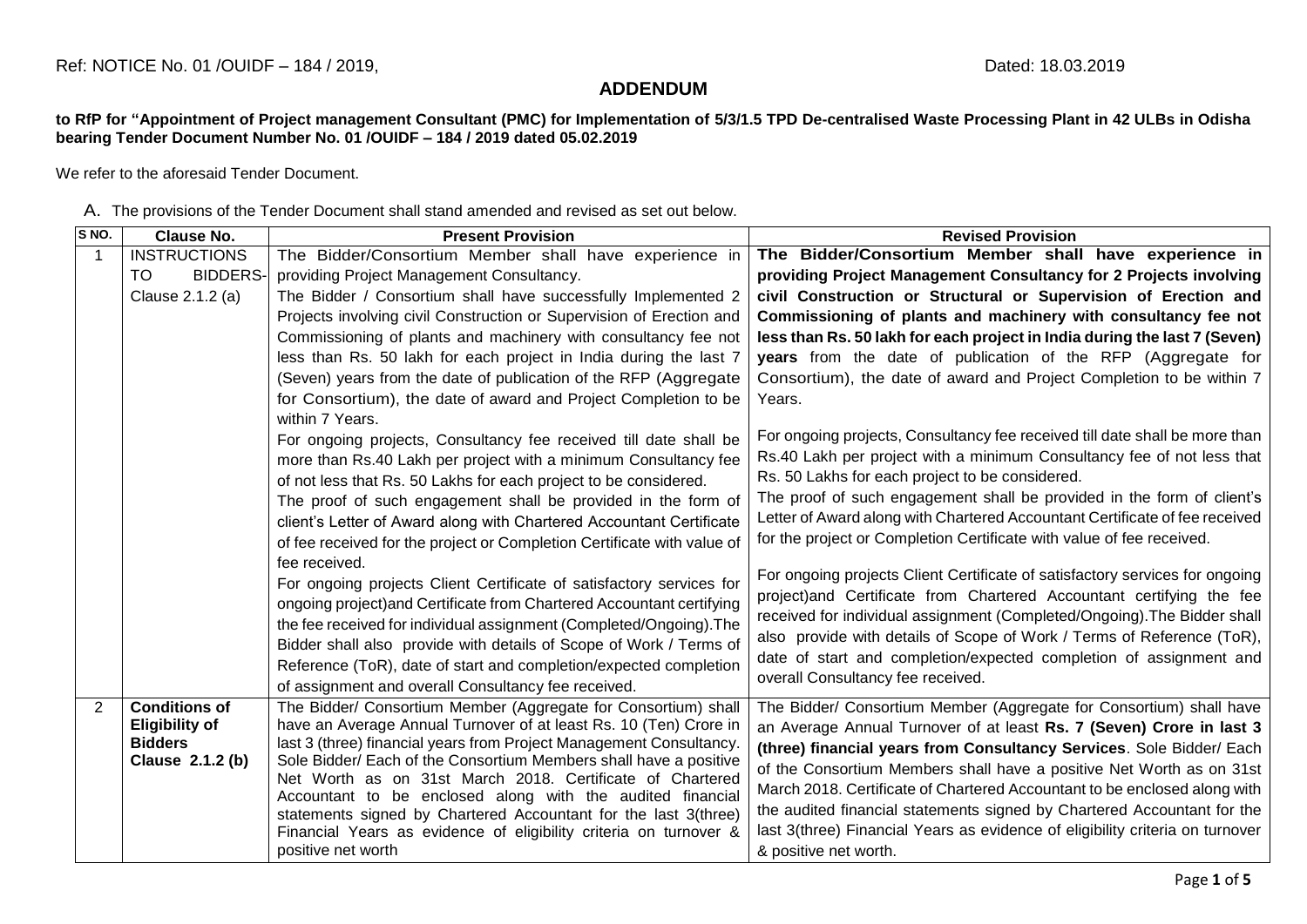| S NO. | <b>Clause No.</b>                                                  | <b>Present Provision</b>                                                                                                                                                                                                                                                                                         |                                                                  |                       | <b>Revised Provision</b>                                                                                                                                                                                                                                                                                            |                                                                                                                                         |                                                                    |                |  |  |
|-------|--------------------------------------------------------------------|------------------------------------------------------------------------------------------------------------------------------------------------------------------------------------------------------------------------------------------------------------------------------------------------------------------|------------------------------------------------------------------|-----------------------|---------------------------------------------------------------------------------------------------------------------------------------------------------------------------------------------------------------------------------------------------------------------------------------------------------------------|-----------------------------------------------------------------------------------------------------------------------------------------|--------------------------------------------------------------------|----------------|--|--|
| 3     | <b>Bid Security</b>                                                | The successful Bidder shall submit a Performance Guarantee<br>for an amount equal to 10% of the value of the Contract in the<br>form of a Bank Guarantee. The Performance Guarantee shall<br>be returned, after 12 (twelve) months of successful<br>completion of Consultancy Services by the Consultant or till |                                                                  |                       |                                                                                                                                                                                                                                                                                                                     | The successful Bidder shall submit a Performance Guarantee for                                                                          |                                                                    |                |  |  |
|       |                                                                    |                                                                                                                                                                                                                                                                                                                  |                                                                  |                       |                                                                                                                                                                                                                                                                                                                     | an amount equal to 10% of the value of the Contract in the form of                                                                      |                                                                    |                |  |  |
|       | <b>Clause 2.18.2</b>                                               |                                                                                                                                                                                                                                                                                                                  |                                                                  |                       |                                                                                                                                                                                                                                                                                                                     | a Bank Guarantee. The Performance Guarantee shall be valid for a                                                                        |                                                                    |                |  |  |
|       |                                                                    |                                                                                                                                                                                                                                                                                                                  |                                                                  |                       |                                                                                                                                                                                                                                                                                                                     | period of 25 months (22 months Consultancy period i.e. 10 months                                                                        |                                                                    |                |  |  |
|       |                                                                    |                                                                                                                                                                                                                                                                                                                  | the Monitoring of O&M period is over.                            |                       | of Design Build period, 12 months O&M period and 3 months of                                                                                                                                                                                                                                                        |                                                                                                                                         |                                                                    |                |  |  |
|       |                                                                    |                                                                                                                                                                                                                                                                                                                  |                                                                  |                       | grace period). The Performance Guarantee shall be returned on                                                                                                                                                                                                                                                       |                                                                                                                                         |                                                                    |                |  |  |
|       |                                                                    |                                                                                                                                                                                                                                                                                                                  |                                                                  |                       |                                                                                                                                                                                                                                                                                                                     | completion of 1 year of O&M period of the plant.                                                                                        |                                                                    |                |  |  |
| 4     | 3.1 Technical                                                      |                                                                                                                                                                                                                                                                                                                  | A. Key Personal to be deployed                                   |                       |                                                                                                                                                                                                                                                                                                                     | A-1 Key Personal CV to be evaluated                                                                                                     |                                                                    |                |  |  |
|       | <b>Evaluation</b>                                                  | <b>SL No</b>                                                                                                                                                                                                                                                                                                     | <b>Position</b>                                                  | <b>Maximum</b>        | <b>SL No</b>                                                                                                                                                                                                                                                                                                        | <b>Position</b>                                                                                                                         | CV to be submitted with                                            | <b>Maximum</b> |  |  |
|       | <b>Clause 3.1.3</b>                                                |                                                                                                                                                                                                                                                                                                                  |                                                                  | <b>Marks</b>          |                                                                                                                                                                                                                                                                                                                     |                                                                                                                                         | Proposal                                                           | <b>Marks</b>   |  |  |
|       |                                                                    |                                                                                                                                                                                                                                                                                                                  | Project Manager (2)                                              | 20                    | $\mathbf{1}$                                                                                                                                                                                                                                                                                                        | <b>Project Manager</b>                                                                                                                  | $\overline{2}$                                                     | 20             |  |  |
|       |                                                                    | $\overline{2}$                                                                                                                                                                                                                                                                                                   | SWM Expert (2)                                                   | 50                    | $\overline{2}$                                                                                                                                                                                                                                                                                                      | <b>SWM Expert</b>                                                                                                                       | 2                                                                  | 50             |  |  |
|       |                                                                    | 3<br>4                                                                                                                                                                                                                                                                                                           | Site Engineer (4)<br>Site Supervisor (1 At each site)            | 00<br>$\overline{00}$ |                                                                                                                                                                                                                                                                                                                     |                                                                                                                                         | <b>Total</b>                                                       | 70             |  |  |
|       |                                                                    |                                                                                                                                                                                                                                                                                                                  | <b>Total</b>                                                     | $\overline{70}$       |                                                                                                                                                                                                                                                                                                                     | A-2 Key Personal to be deployed                                                                                                         |                                                                    |                |  |  |
|       |                                                                    | ** The Consultant shall deploy at least 1 Site Engineer for                                                                                                                                                                                                                                                      |                                                                  |                       |                                                                                                                                                                                                                                                                                                                     | <b>SL No   Position</b>                                                                                                                 | No of Personal to be deployed at site                              |                |  |  |
|       |                                                                    |                                                                                                                                                                                                                                                                                                                  | every 3 site on a full-time basis throughout the construction    |                       | $\overline{1}$                                                                                                                                                                                                                                                                                                      | Project Manager                                                                                                                         | 1 Project Manager for maximum 12                                   |                |  |  |
|       |                                                                    | phase (till construction is complete). Further 1 Project                                                                                                                                                                                                                                                         |                                                                  |                       |                                                                                                                                                                                                                                                                                                                     | <b>ULBs</b>                                                                                                                             |                                                                    |                |  |  |
|       | Manager And 1 SWM Expert shall be deployed for maximum<br>12 ULBs. |                                                                                                                                                                                                                                                                                                                  |                                                                  |                       | $\overline{2}$                                                                                                                                                                                                                                                                                                      | <b>SWM Expert</b>                                                                                                                       | 1 SWM Expert for maximum 12 ULBs                                   |                |  |  |
|       |                                                                    | However, CV of 2 Project Manager and 2 SWM Expert to be                                                                                                                                                                                                                                                          |                                                                  |                       |                                                                                                                                                                                                                                                                                                                     | Site Engineer                                                                                                                           | 1 Site Engineer for 3 site on a full-                              |                |  |  |
|       |                                                                    | submitted along with the Proposal for Evaluation. The CV of<br>other Project Manager, SWM Expert and Site Engineer                                                                                                                                                                                               |                                                                  |                       | time basis<br>Site Supervisor<br>1 Site Supervisor At each site<br>$\overline{4}$                                                                                                                                                                                                                                   |                                                                                                                                         |                                                                    |                |  |  |
|       |                                                                    |                                                                                                                                                                                                                                                                                                                  | meeting the qualification & experience requirement specified     |                       |                                                                                                                                                                                                                                                                                                                     |                                                                                                                                         |                                                                    |                |  |  |
|       |                                                                    | in this RFP to be submitted to OUIDF for approval before<br>deployment.                                                                                                                                                                                                                                          |                                                                  |                       | However, CV of 2 Project Manager, 2 SWM Expert to be submitted<br>along with the Proposal for Evaluation. The CV of other Project<br>Manager, SWM Expert, Site Engineer and meeting the qualification<br>& experience requirement specified in this RFP to be submitted to<br>OUIDF for approval before deployment. |                                                                                                                                         |                                                                    |                |  |  |
| 5     | <b>TERMS</b><br><b>OF</b>                                          |                                                                                                                                                                                                                                                                                                                  | The period of engagement of service of PMC would be 20 months    |                       | The period of engagement of service of PMC would be 22 months (10                                                                                                                                                                                                                                                   |                                                                                                                                         |                                                                    |                |  |  |
|       | <b>REFERENCE</b>                                                   |                                                                                                                                                                                                                                                                                                                  | (8 months Design-Build Period and 12 months operation) from the  |                       |                                                                                                                                                                                                                                                                                                                     |                                                                                                                                         | months Design-Build / Construction Period and 12 months Operations |                |  |  |
|       | Scope of Work:                                                     | date of signing of the Agreement between PMC and OUIDF which<br>includes construction period and Operations and Maintenance                                                                                                                                                                                      |                                                                  |                       |                                                                                                                                                                                                                                                                                                                     | and Maintenance Period thereafter) from the date of signing of the<br>Agreement between PMC and OUIDF or till completion of 1st year of |                                                                    |                |  |  |
|       | Period<br>v<br><b>of</b>                                           |                                                                                                                                                                                                                                                                                                                  | Period till completion of 1st year of O&M whichever is later and |                       | O&M whichever is later and after issue of Completion Certificate and                                                                                                                                                                                                                                                |                                                                                                                                         |                                                                    |                |  |  |
|       | of<br><b>Engagement</b><br><b>PMC</b>                              | after issue of Completion Certificate and Operational Acceptance<br>of the SIOM Operator.                                                                                                                                                                                                                        |                                                                  |                       |                                                                                                                                                                                                                                                                                                                     | Operational Acceptance of the SIOM Operator.                                                                                            |                                                                    |                |  |  |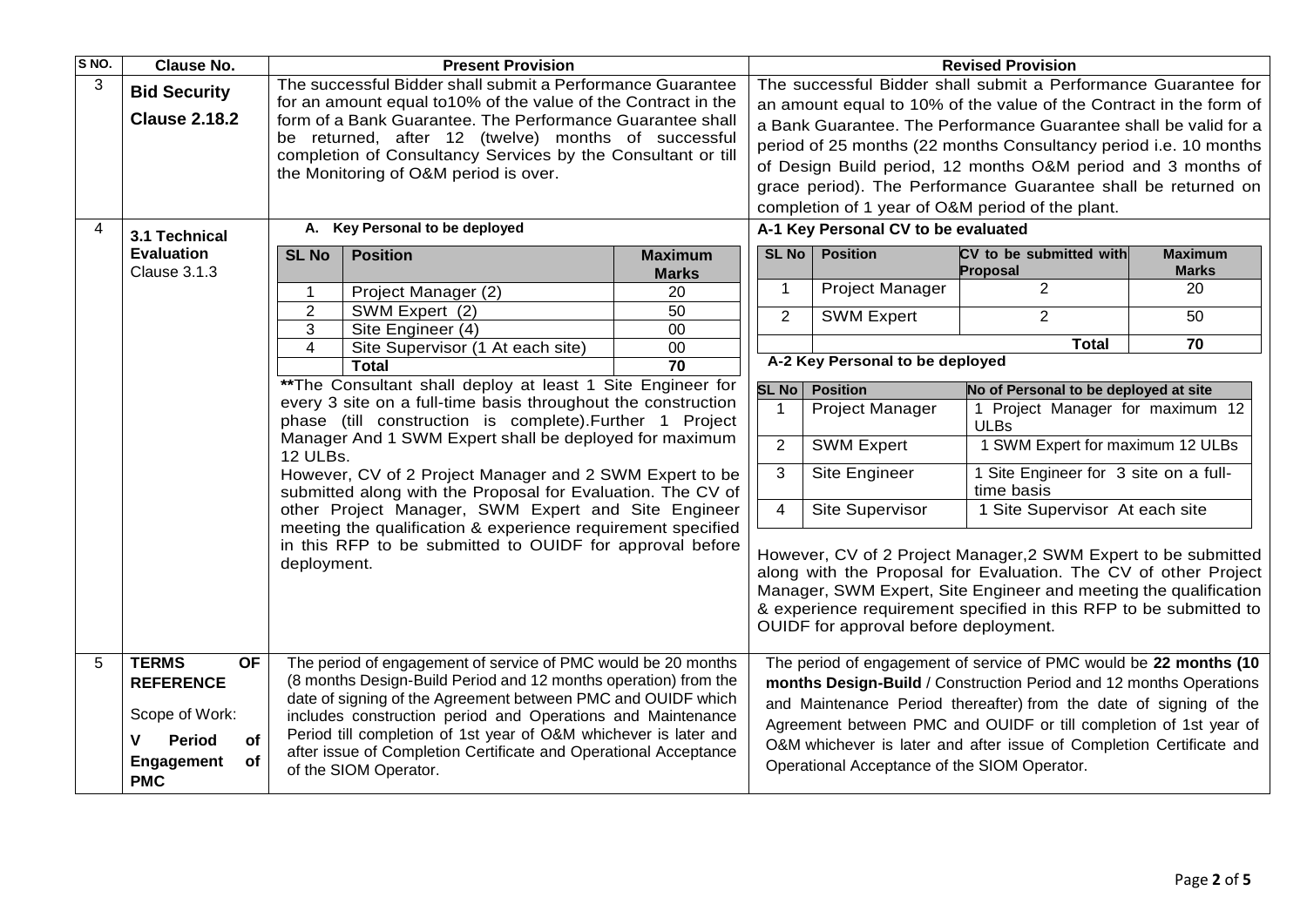| S NO. | <b>Clause No.</b>                                                                 |                                                                                                                                                                                                                                                                                                                                                                         |                                                                                                                                                                                                                                                                                                                                              | <b>Present Provision</b>                                                                   |                                                                                         |                                                                                                                                                                                                                                                                                                                                                                                                                            |                                                                                                                                                                                                                                                                                                                                              | <b>Revised Provision</b>                                                                         |                                                                                      |  |
|-------|-----------------------------------------------------------------------------------|-------------------------------------------------------------------------------------------------------------------------------------------------------------------------------------------------------------------------------------------------------------------------------------------------------------------------------------------------------------------------|----------------------------------------------------------------------------------------------------------------------------------------------------------------------------------------------------------------------------------------------------------------------------------------------------------------------------------------------|--------------------------------------------------------------------------------------------|-----------------------------------------------------------------------------------------|----------------------------------------------------------------------------------------------------------------------------------------------------------------------------------------------------------------------------------------------------------------------------------------------------------------------------------------------------------------------------------------------------------------------------|----------------------------------------------------------------------------------------------------------------------------------------------------------------------------------------------------------------------------------------------------------------------------------------------------------------------------------------------|--------------------------------------------------------------------------------------------------|--------------------------------------------------------------------------------------|--|
| 6     | <b>TERMS</b><br><b>OF</b><br><b>REFERENCE</b><br>Scope of Work:<br>VI.<br>Payment | The Consultant shall be engaged for the entire Design-Build Period<br>of 8 (Eight) months and Operations Period of 12 (month) months or<br>till the time Construction and 1st year of O&M is Complete. In case<br>of Delay of Completion by Operator the Total Consultancy Fee of<br>PMC shall remain firm.<br>The Payment Schedule for PMC is provided in table below: |                                                                                                                                                                                                                                                                                                                                              |                                                                                            |                                                                                         | The Consultant shall be engaged for the entire Design-Build / Construction<br>Period of 10 (Ten) months and Operations and Maintenance Period of 12<br>(twelve) months or till such time the Design-Build / Construction and 1st<br>year of O&M is complete. In case of Delay of Completion by Operator the<br>Total Consultancy Fee of PMC shall remain firm.<br>The Payment Schedule for PMC is provided in table below: |                                                                                                                                                                                                                                                                                                                                              |                                                                                                  |                                                                                      |  |
|       | Schedule                                                                          | <b>S.No</b>                                                                                                                                                                                                                                                                                                                                                             | <b>Deliverable</b><br><b>/Milestone</b>                                                                                                                                                                                                                                                                                                      | <b>Timeline</b>                                                                            | %of<br><b>Consultancy Fee</b><br>payable at the<br>milestone Plant<br>wise              | S.No                                                                                                                                                                                                                                                                                                                                                                                                                       | <b>Deliverable</b><br><b>/Milestone</b>                                                                                                                                                                                                                                                                                                      | <b>Timeline</b>                                                                                  | <b>%of Consultancy</b><br>Fee payable at the<br>milestone Plant<br>wise              |  |
|       |                                                                                   |                                                                                                                                                                                                                                                                                                                                                                         |                                                                                                                                                                                                                                                                                                                                              | Design Built Period (8 months)                                                             |                                                                                         |                                                                                                                                                                                                                                                                                                                                                                                                                            | Design Built Period (10 months)                                                                                                                                                                                                                                                                                                              |                                                                                                  |                                                                                      |  |
|       |                                                                                   | $\mathbf 1$                                                                                                                                                                                                                                                                                                                                                             | Site<br>Appreciation<br>report and Design<br>and estimates for<br>Civil contractor.<br>be<br>(Estimate<br>to<br>Technically<br>Sanctioned by ILW<br>of ULBs) along with<br><b>Draft</b><br>Tender<br>Document for civil.<br>II.Finalisation of site<br>Composting<br>wise<br>Plant Capacity.<br>Selection of<br>III.<br>Civil<br>Contractor. | 30 Days from<br>the signing of<br>Agreement<br>90 Days from<br>the signing of<br>Agreement | 20% payment<br>on successful<br>competition<br>of point no 1<br>(iii) of this<br>table. | $\mathbf{1}$                                                                                                                                                                                                                                                                                                                                                                                                               | I. Site<br>Appreciation<br>report and Design and<br>estimates for Civil<br>contractor.<br>to<br>(Estimate<br>be<br><b>Technically Sanctioned</b><br>by ILW of ULBs) along<br>with<br>Draft<br>Tender<br>Document for civil.<br>Finalisation of site<br>Ш.<br>Composting<br>wise<br>Plant Capacity.<br>III. Selection of Civil<br>Contractor. | 30 Days from the<br>signing<br>of<br>Agreement<br>90 Days from the<br>signing<br>of<br>Agreement | 20% payment<br>on successful<br>competition of<br>point no 1 (iii)<br>of this table. |  |
|       |                                                                                   | 2.                                                                                                                                                                                                                                                                                                                                                                      | Completion<br>of<br>Civil<br>Structure<br>and Certification of<br>Final Bill by Civil<br>&<br>contractor<br>Submission of As-<br>Built Drawings by<br>Civil contractor.                                                                                                                                                                      | 180 Days from<br>the signing of<br>Agreement                                               | 20% payment<br>on successful<br>competition                                             | 2.                                                                                                                                                                                                                                                                                                                                                                                                                         | Completion of Civil<br><b>Structure</b><br>and<br>Certification of Final<br>Bill by Civil contractor<br>& Submission of As-<br><b>Built Drawings by Civil</b><br>contractor.                                                                                                                                                                 | 240 Days from<br>the signing<br>of<br>Agreement                                                  | 20% payment<br>on successful<br>competition                                          |  |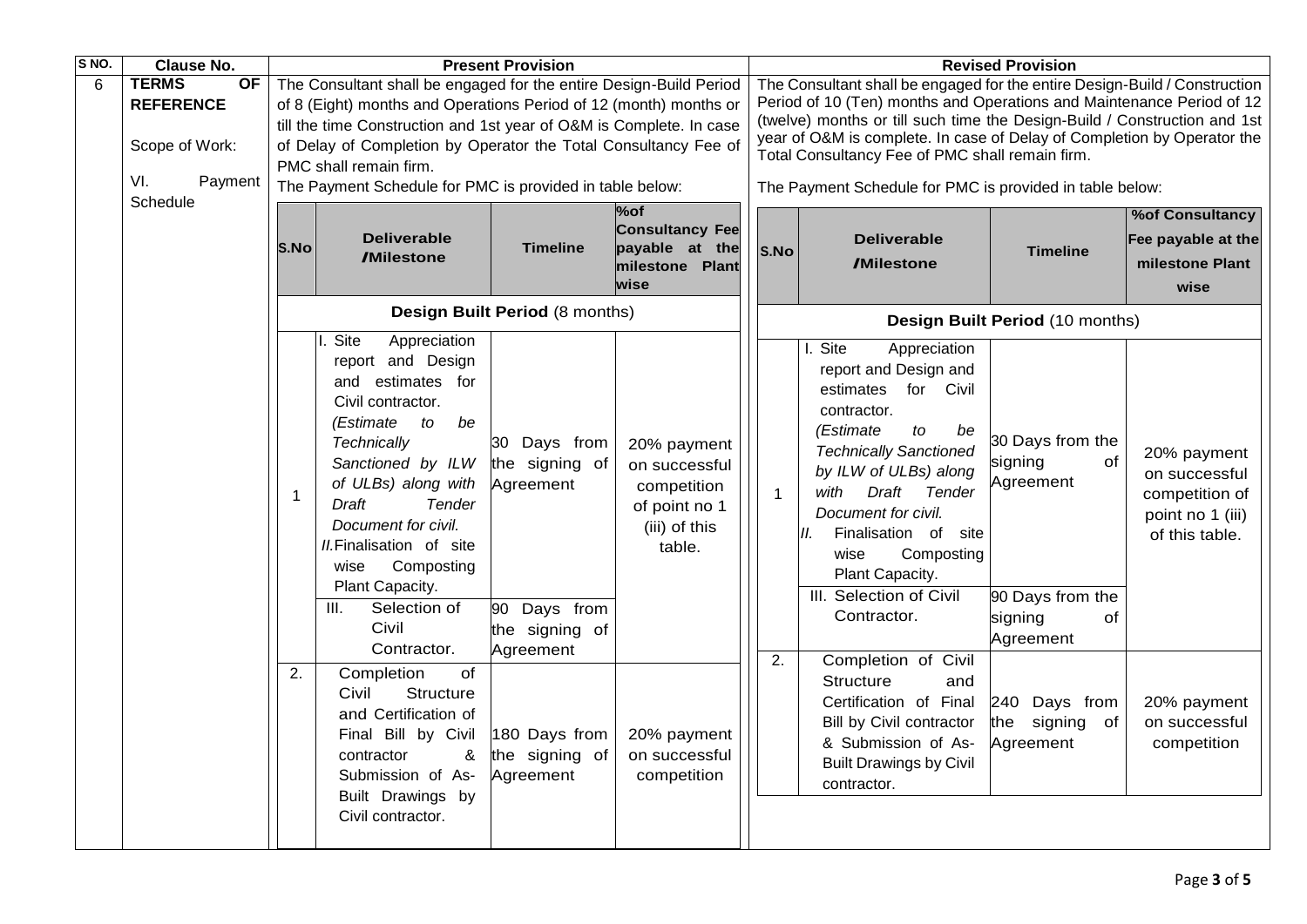| S NO. | <b>Clause No.</b> |    |                                                                                                                                                                                                                                  | <b>Present Provision</b>                                                                                                                                                                          |                                                                                         |    |                  |                                                                                                                                                                                                            | <b>Revised Provision</b>                                                                                                                                                       |                                                                                      |
|-------|-------------------|----|----------------------------------------------------------------------------------------------------------------------------------------------------------------------------------------------------------------------------------|---------------------------------------------------------------------------------------------------------------------------------------------------------------------------------------------------|-----------------------------------------------------------------------------------------|----|------------------|------------------------------------------------------------------------------------------------------------------------------------------------------------------------------------------------------------|--------------------------------------------------------------------------------------------------------------------------------------------------------------------------------|--------------------------------------------------------------------------------------|
|       |                   | 3. | Invitation of Bid<br>for SIOM Vendor.<br>II. Approval<br>0f<br>Design<br><b>Basis</b><br><b>Report and Cost</b><br>Estimate<br>οf<br>SIOM Vendor.<br>III.<br>Installation<br>of<br>Composting<br>equipment<br>of<br>SIOM Vendor. | I.90 Days from<br>the<br>signing<br>of<br>Agreement<br>II.60 days from<br>the<br>site<br>handover<br>Civil<br>from<br>Contractor.<br>III.240<br>Days<br>from<br>the<br>of<br>signing<br>Agreement | 20% payment<br>on successful<br>competition<br>of point no 2<br>(iii) of this<br>table. | 3. | $\mathbf{III}$ . | Invitation of Bid for I.<br>SIOM Vendor.<br>II. Approval of Design<br>Basis Report and<br>Cost Estimate<br>of<br>SIOM Vendor.<br>Installation<br>of<br>Composting<br>equipment of SIOM  III.300<br>Vendor. | 90 Days from<br>the signing of<br>Agreement<br>II.60 days from<br>the<br>site<br>handover<br>Civil<br>from<br>Contractor.<br>Days<br>from<br>the<br>signing<br>οf<br>Agreement | 20% payment<br>on successful<br>competition of<br>point no 2 (iii)<br>of this table. |
|       |                   | 4  | I.Successful Test<br>Run of Plant.<br><b>II.Certification</b><br>of<br>Total<br>Project<br>Cost issue of<br>Completion<br>Certificate.                                                                                           | 30 days for the<br>installation of<br>Equipment or<br>240 days from<br>of<br>signing<br>Agreement.                                                                                                | 10% payment<br>on successful<br>competition.                                            | 4  |                  | Successful<br><b>Test</b><br>Run of Plant.<br><b>II.Certification</b><br>οf<br><b>Total Project Cost</b><br>of<br>issue<br>Completion<br>Certificate.                                                      | 30 days for the<br>installation<br>of<br>Equipment<br>or<br>300 days from<br>of<br>signing<br>Agreement.                                                                       | 10% payment<br>on successful<br>competition.                                         |
|       |                   | 5  | <b>PMC</b><br>Review<br>Ι.<br>and Approval of<br>As-Built<br>Drawings<br>and<br>Plans.<br>$\boldsymbol{\alpha}$<br>II. Operations<br>Maintenance<br>manual<br>approval.                                                          | 30 days from<br>start<br>of<br>operation date                                                                                                                                                     | 10% payment<br>on successful<br>competition.                                            | 5  |                  | PMC Review and<br>Approval of As-Built<br>Drawings<br>and<br>Plans.<br>II. Operations<br>&<br>Maintenance<br>manual approval.<br>III. Start of operations<br>of Facility                                   | days from<br>30<br>start of operation<br>date                                                                                                                                  | 10% payment<br>on successful<br>competition.                                         |
|       |                   |    | III. Start<br>of<br>of<br>operations                                                                                                                                                                                             |                                                                                                                                                                                                   |                                                                                         |    |                  | O& M (12 Months from Completion of Construction)                                                                                                                                                           |                                                                                                                                                                                |                                                                                      |
|       |                   |    | Facility                                                                                                                                                                                                                         |                                                                                                                                                                                                   |                                                                                         | 6  |                  | Certification of                                                                                                                                                                                           |                                                                                                                                                                                | 5% every                                                                             |
|       |                   |    | O& M (12 Months from Completion of Construction)                                                                                                                                                                                 |                                                                                                                                                                                                   |                                                                                         |    |                  | Tipping fee of SIOM<br>Vendor                                                                                                                                                                              |                                                                                                                                                                                | Quarter total<br>20%                                                                 |
|       |                   | 6  | Certification of<br>Tipping fee of<br><b>SIOM Vendor</b>                                                                                                                                                                         |                                                                                                                                                                                                   | 5% every<br>Quarter total<br>20%                                                        |    |                  |                                                                                                                                                                                                            |                                                                                                                                                                                |                                                                                      |